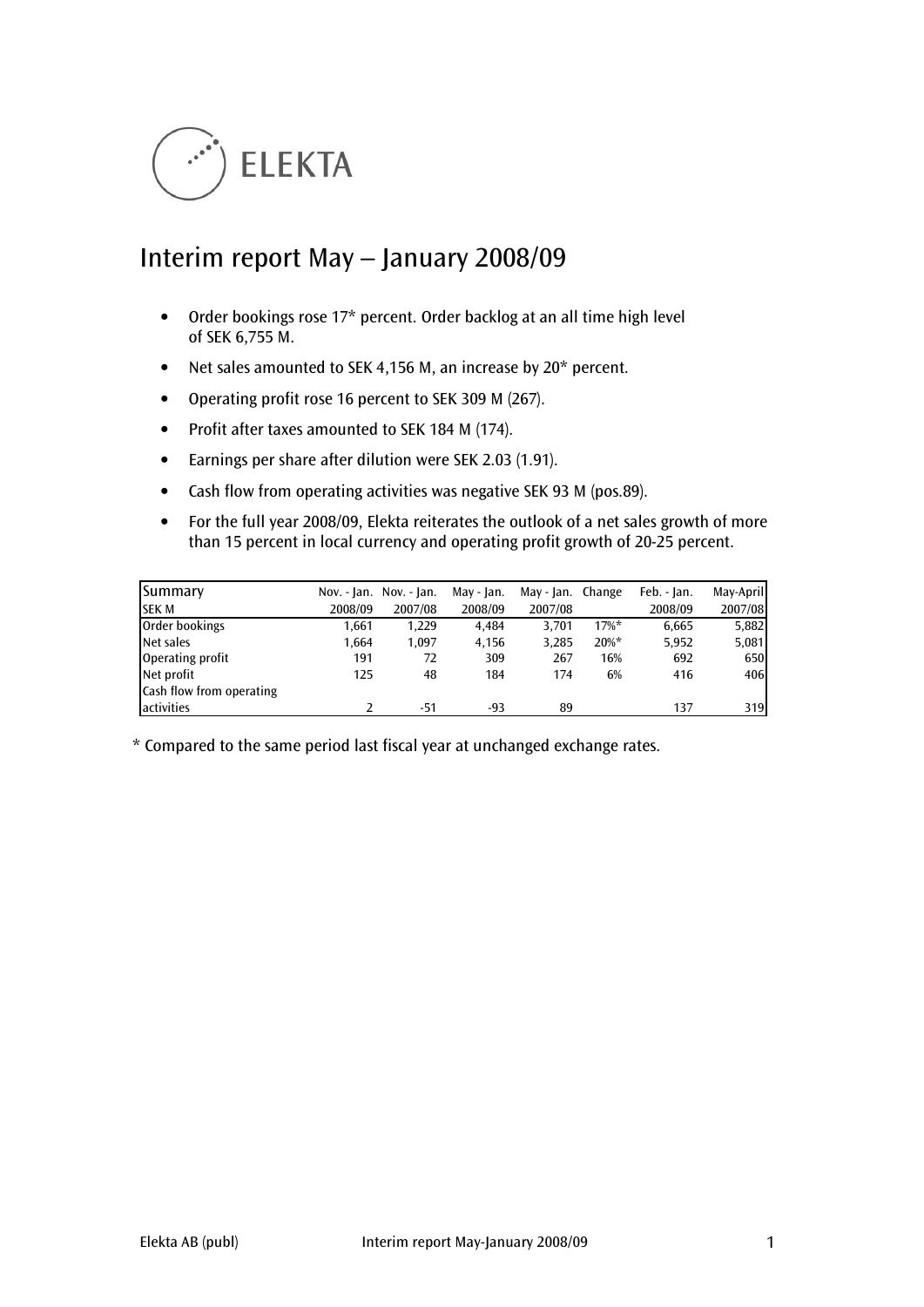# President and CEO Tomas Puusepp comments

Elekta continues to strengthen its market position. Demand for our technology and clinical solutions remains strong and the interest in our recent product launches, Leksell Gamma Knife® Perfexion™, Elekta Axesse™ and Elekta VMAT continues to be high.

I am pleased with the global presence we have reached and the fact that our systems and solutions are used in over 5,000 hospitals. A broad and large customer base makes Elekta less vulnerable to certain market shifts and provides an excellent platform for our after sales business.

Order bookings on a rolling twelve-months basis increased by 27 percent. From the beginning of this fiscal year, the order backlog increased by 33 percent, reflecting solid business growth as well as favorable currency movements.

During the third quarter we experienced lower order intake in the US market as the sales cycle has increased. The reimbursement rules that took effect in January support further investments in advanced cancer care, especially in IMRT where Elekta has an excellent market position. Furthermore, I am proud that the oncology department at the well-respected University of Texas M. D. Anderson Cancer Center has acquired Leksell Gamma Knife® Perfexion™, which shows the importance of this technology also in radiation therapy.

We are expanding geographically into new markets. Starting our own office in Latin America has already shown to be a successful investment. An important factor for growth in emerging markets is our highly competitive linear accelerator Elekta Compact™. As anticipated we received approval in January from the Chinese State Food and Drug Administration (SFDA) to sell Elekta Compact in China.

Operating profit for the first nine months increased by 16 percent compared with the previous year. The strong improvement of operating profit in the third quarter was an effect of increased sales and positive currency development. Cash flow is still weak, mainly as an effect of a relatively high level of working capital. We remain focused on working capital management and expect our net debt to equity ratio to be reduced from 0.8 to the targeted level 0.5 at the end of the fiscal year.

Currency markets continue to be highly volatile. In line with our hedging policy, we have increased our hedge levels for next fiscal year and are currently hedged at approximately 60 percent. The substantial positive impact of currency movements will mainly be recognized during next fiscal year.

The economic slowdown has so far had a limited effect on investments in cancer care. We do expect lower growth in the US market. However, substantial capacity shortage prevails in large parts of the world. In some countries public health care investments are considered to be a fruitful way to stimulate the economy. Also, as the largest supplier of oncology software we provide treatment tools for efficiency gains in all our markets.

For the full fiscal year 2008/09 we reiterate our earlier outlook of a net sales growth of more than 15 percent in local currency and a growth in operating profit of 20-25 percent.

Tomas Puusepp President and CEO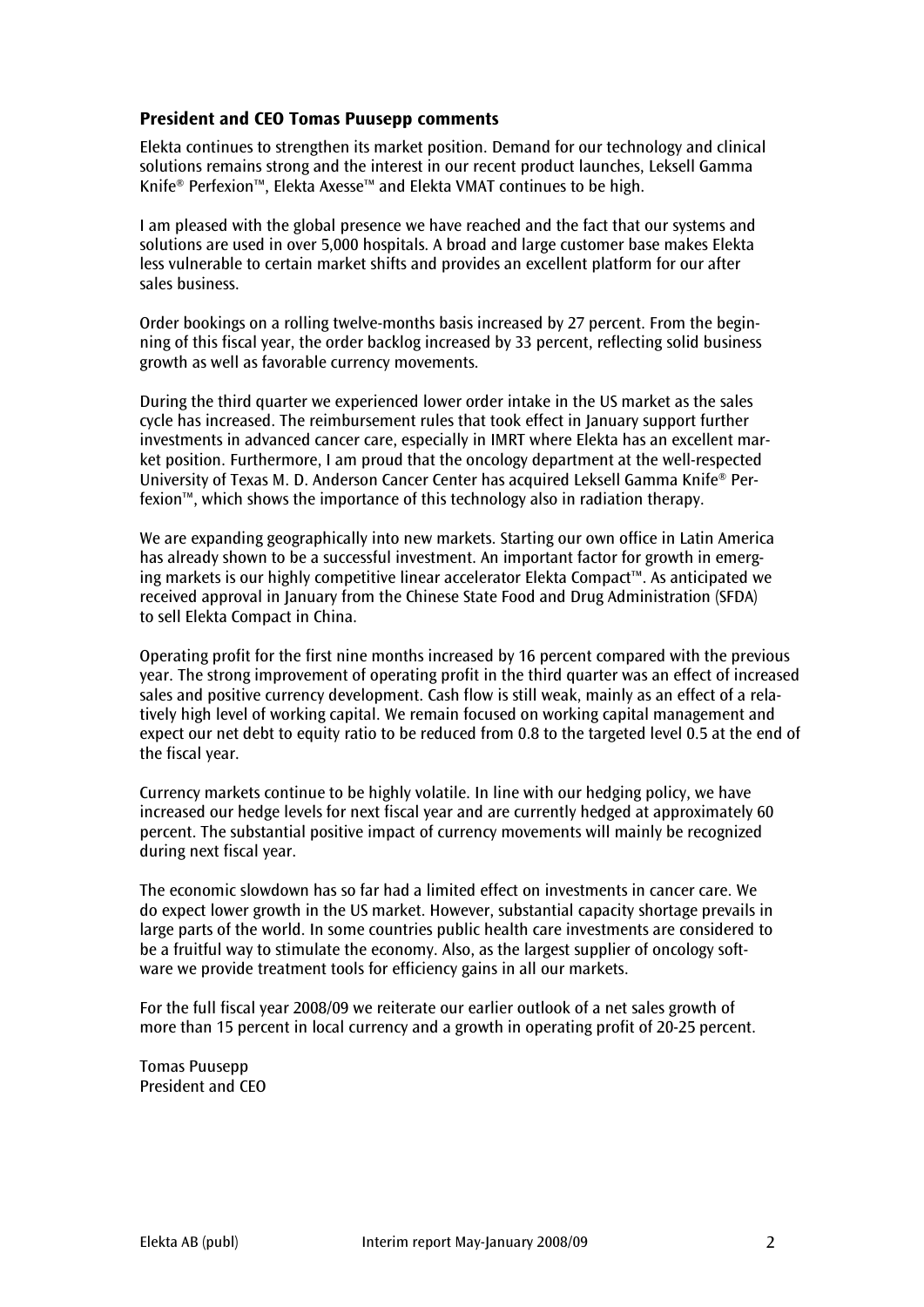# The Group

## Order bookings and order backlog

Order bookings rose 21 percent to SEK 4,484 M (3,701). CMS, acquired in March 2008, contributed SEK 342 M. Order bookings increased by 17 percent, based on unchanged exchange rates.

Order bookings for the third quarter increased by 35 percent and amounted to SEK 1,661 M  $(1,229)$ .

On a rolling twelve-months basis, order bookings rose 27 percent to SEK 6,665 M.

Order backlog January 31, 2009 was at an all time high level of SEK 6,755 M, compared to SEK 5,069 M April 30, 2008. Order backlog is converted at closing exchange rates, which resulted in a positive translation difference of SEK 1,356 M.

| <b>Order bookings</b>       | Ouarter 3 | Quarter 3 Change |      | May - Jan. | Mav - Ian. | Changel | Rolling   | Change | May-April |
|-----------------------------|-----------|------------------|------|------------|------------|---------|-----------|--------|-----------|
| <b>SEK M</b>                | 2008/09   | 2007/08          |      | 2008/09    | 2007/08    |         | 12 months |        | 2007/08   |
| North and South America     | 651       | 609              | 7%   | 1.829      | 1.713      | 7%      | 2.810     | 13%    | 2.694     |
| Europe, Middle East, Africa | 683       | 521              | 31%  | 1.619      | 1.370      | 18%     | 2.449     | 29%    | 2,200     |
| Asia Pacific                | 327       | 99               | 230% | 1.036      | 618        | 68%     | 1.406     | 61%    | 988       |
| Group                       | 1.661     | 1.229            | 35%  | 4.484      | 3.701      | 21%     | 6.665     | 27%    | 5,882     |

#### Net sales

Net sales rose 27 percent to SEK 4,156 M (3,285). CMS contributed with SEK 276 M. Net sales increased by 20 percent based on unchanged exchange rates.

Net sales for the third quarter amounted to SEK 1,664 M (1,097).

On a rolling twelve months basis net sales rose 26 percent to SEK 5,952 M.

| Net sales                   | Ouarter 3 | Quarter 3 Change |     | May - Jan. | May - Jan. Change |     |           | Rolling Change | May-April |
|-----------------------------|-----------|------------------|-----|------------|-------------------|-----|-----------|----------------|-----------|
| <b>SEK M</b>                | 2008/09   | 2007/08          |     | 2008/09    | 2007/08           |     | 12 months |                | 2007/08   |
| North and South America     | 725       | 411              | 76% | 1.823      | 1.354             | 35% | 2.567     | 29%            | 2,098     |
| Europe, Middle East, Africa | 578       | 378              | 53% | 1.479      | 1.228             | 20% | 2.271     | 23%            | 2,020     |
| Asia Pacific                | 361       | 308              | 17% | 854        | 703               | 21% | 1.114     | 26%            | 963       |
| Group                       | 1.664     | 1,097            | 52% | 4.156      | 3.285             | 27% | 5.952     | 26%            | 5,081     |

#### Earnings

Operating result amounted to SEK 309 M (267) and was mainly driven by higher volumes and positive currency effect and negatively affected by higher selling expenses and product mix.

Gross margin amounted to 43 percent (41) and operating margin was 7 percent (8).

For comparable business units, operating cost excluding material increased by 12 percent in local currency compared to the same period previous year. The cost increase originates from Elekta's geographical expansion and strengthened marketing activities. Newly acquired CMS had an operating cost of SEK 260 M.

Operating profit for the third quarter amounted to SEK 191 M (72) and operating margin was 11 percent (7). On a rolling twelve-months basis, operating margin was 12 percent.

Investments in research and development rose 20 percent to SEK 360 M (299) equal to 9 percent (9) of net sales. Capitalization of development costs and amortization of capitalized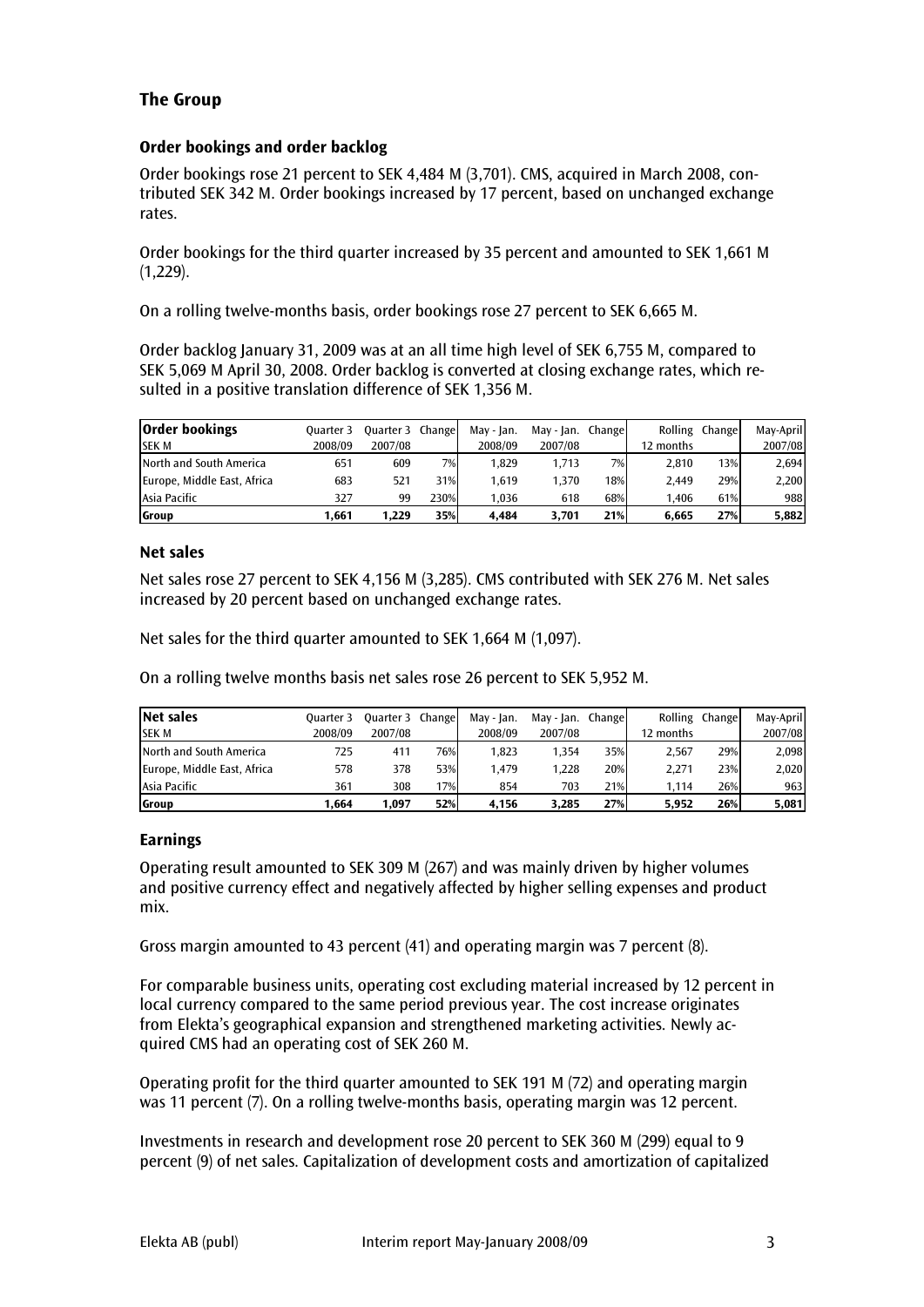development costs affected earnings positively by SEK 22 M (21). Capitalization amounted to SEK 43 M (37) and amortization to SEK 21 M (16).

Calculated IFRS 2 costs for Elekta's outstanding option program amounted to SEK 20 M (14).

Exchange rate effects on operating profit compared to previous year Compared with the previous year the total effect of exchange rate fluctuations affected the operating profit positively by approximately SEK 151 M.

- Exchange rate movements affected operating profit before recorded exchange differences positively by SEK 195 M.
- Recorded exchange losses in operations amounted to SEK 17 M.
- The preceding year recorded exchange gains in operations was SEK 27 M.

Exchange rate losses from forward contracts in operating profit were SEK 237 M (losses 4). Unrealized exchange rate losses from cash flow hedges amounted to SEK 275 M and are reported in shareholders' equity taking into account the tax impact. Elekta's currency hedging policy is based on anticipated sales in foreign currency up to 24 months.

Net financial items amounted to an expense of SEK 38 M (expense 11). Net interest expenses increased to SEK 62 M (expense 28) due to a higher net debt position and interest rate increases. Financial exchange gains amounted to SEK 23 M (11), primarily affected by a realized portion of net investment hedge.

Profit after financial items amounted to SEK 271 M (256). Tax expense amounted to SEK 87 M or 32 percent. Profit after taxes amounted to SEK 184 M (174).

Earnings per share amounted to SEK 2.03 (1.92) before dilution and SEK 2.03 (1.91) after dilution.

# Market development

#### North and South America

The North American market is primarily driven by rising cancer incidence and rapid acceptance of new and refined treatment methods. Due to the financial crisis and the economic downturn, the US market is challenging and the sales cycle has lengthened.

Demand continues to be solid for software systems that support the entire treatment process, which normally is an integrated part of the delivery of treatment systems in this region.

South America is expected to become an important growth market for Elekta. In May 2008, Elekta opened up its regional office with own local resources for sales, marketing and service in this region to strengthen and support its network of distributors.

Order bookings for the region rose 3 percent based on unchanged exchange rates compared to the same period previous year.

On a rolling twelve-months basis, order bookings for the region increased by 13 percent to SEK 2,810 M.

Net sales for the region increased by 35 percent, positively impacted by CMS. On a rolling twelve-months basis, net sales increased by 29 percent to SEK 2,567 M.

The well-respected cancer center University of Texas M. D. Anderson (Houston, Texas) decided to acquire Leksell Gamma Knife® Perfexion™ to their radiation oncology department.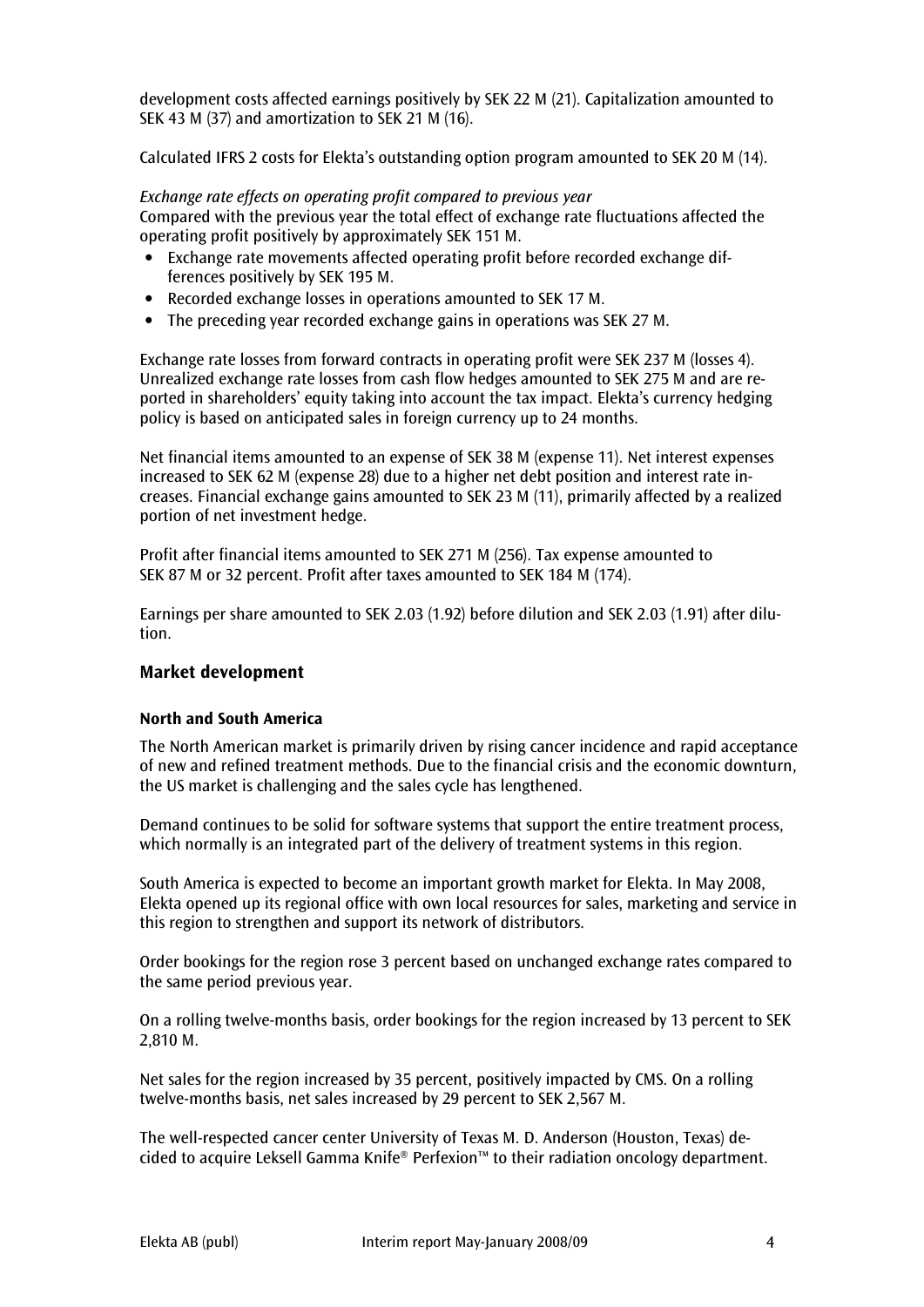# Europe including Middle East and Africa

The market development in Europe, especially Western Europe, is driven by replacements and by national and regional initiatives to remedy the lack of radiation treatment capacity. Elekta's ability to provide comprehensive and integrated solutions, based on open connectivity, as well as ability to offer industry leading Image Guided Radiotherapy (IGRT), makes the company an attractive partner. There is demand for modern information systems for cancer care, particularly for the purpose of improving productivity and multi-site connectivity.

Order bookings for the region rose 19 percent based on unchanged exchange rates compared with the same period previous year.

On a rolling twelve-months basis, order bookings for the region increased by 29 percent to SEK 2,449 M.

Net sales for the region rose 20 percent, positively impacted by CMS. On a rolling twelvemonths basis, net sales increased by 23 percent to SEK 2,271 M.

Elekta received multiple orders for Elekta Synergy® with VMAT capabilities, for example to Uppsala University Hospital and Lund University Hospital in Sweden and Tartu University Hospital in Estonia, but also in Germany and in the UK. Installation of these systems will enable the hospitals to begin treating patients with Elekta VMAT, enabling improved dose conformity at decreased treatment times.

Elekta received its first Russian order for Leksell Gamma Knife® Perfexion™ from Khanty Mansiysk in Siberia.

#### Asia and Pacific

There is a solid rationale for a continued long-term market growth in Asia. There are substantial unmet needs and the number of linear accelerators per capita is low by international comparison. Elekta is well positioned in the region to support health care providers in their quest to develop and improve cancer care. Elekta is the market leader in China in the segment for advanced radiation therapy solutions and the launch of Elekta Compact™ is expected to further strengthen Elekta's position. In Japan, Elekta has a large installed base of Leksell Gamma Knife® and software solutions from CMS. In all other countries in Asia, Elekta is either represented through its own subsidiaries or through strong local distribution partners.

Order bookings in the region rose 53 percent based on unchanged exchange rates compared with the same period previous year.

On a rolling twelve-months basis, order bookings increased by 61 percent to SEK 1,406 M.

Net sales for the region rose 21 percent, positively impacted by CMS. On a rolling twelvemonths basis, net sales increased by 26 percent to SEK 1,114 M.

In January, Elekta received approval from the Chinese SFDA (State Food and Drug Administration) to sell its new linear accelerator Elekta Compact™ in China. Elekta has earlier completed the process of adding CE marking to Elekta Compact, thus preparing for entering new markets with this highly competitive linear accelerator. Elekta is also currently introducing its most advanced stereotactic linear accelerator, Elekta Axesse™, in selected countries in the region as well as its wide range of software solutions for effective and efficient cancer management.

#### Market outlook

The total market for Elekta's clinical solutions, IT systems and services is expected to grow by 5-10 percent annually. However, the high value of individual orders and the particulari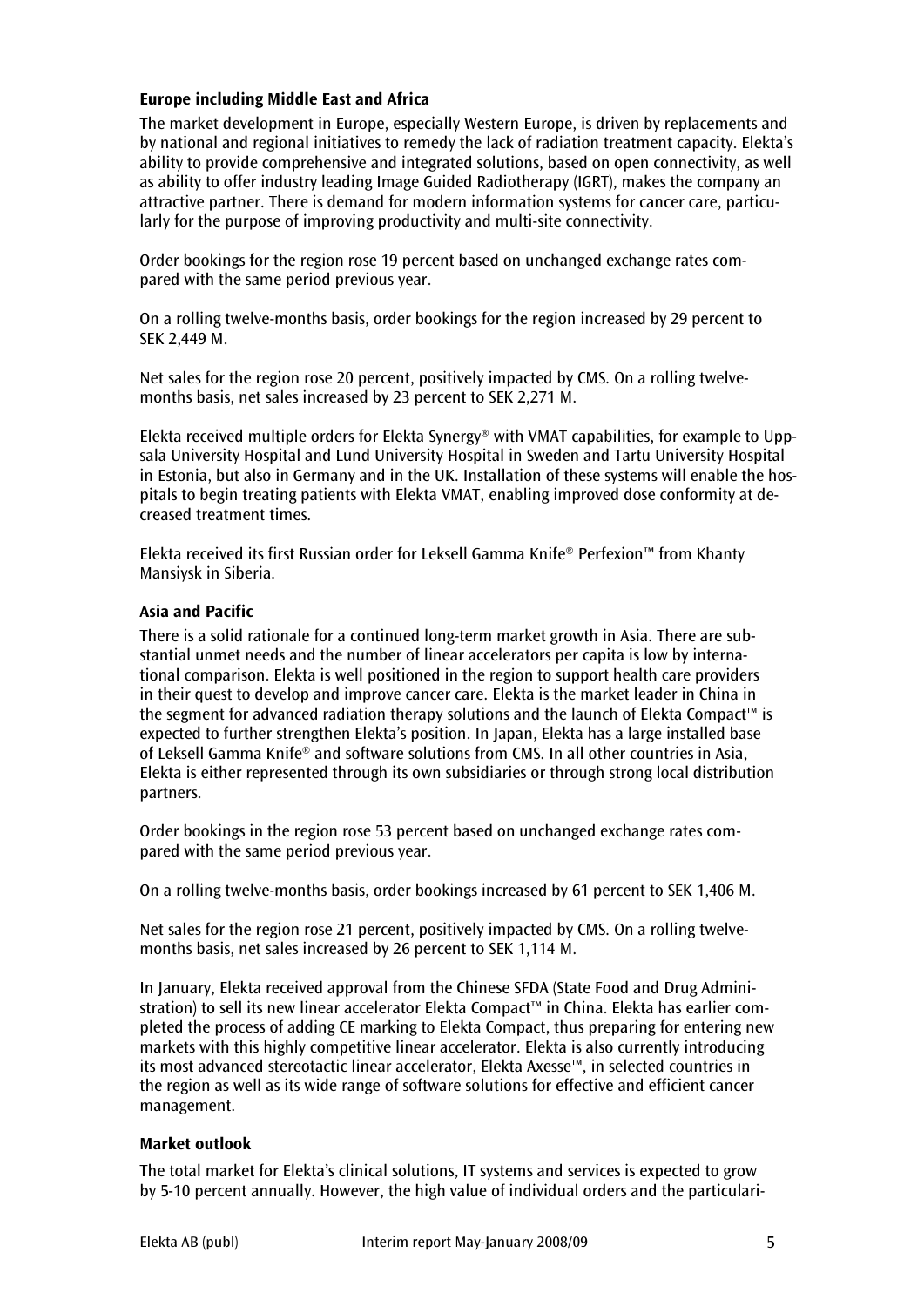ties of the healthcare industry market often lead to significant quarterly variations in business volume, product mix and geographical mix.

Market development is driven by a shortage of radiation treatment capacity that prevails in most countries and by the increased cancer incidence and prevalence, as a result of an aging population, better diagnostics and improved treatment. New advanced, more precise and accurate methods are expected to increase the role of radiation therapy in the future. The rapid development of new technology is resulting in higher value. An increasing number of customers are requesting more comprehensive and long-term relationships with suppliers.

In virtually all countries, healthcare systems are under strong pressure to improve efficiency and at the same time slow down cost expansion. Therefore, software systems for higher efficiency, in patient throughput as well as information management and administration, are becoming more critical for operations.

#### Outlook for the fiscal year 2008/09 – remains unchanged

For 2008/09, Elekta's net sales are expected to grow by more than 15 percent in local currency. Elekta's operating profit for 2008/09 is expected to grow by 20-25 percent.

## Other information

## Investment and depreciation

Investment in intangible and tangible fixed assets amounted to SEK 95 M (73). Amortization of intangible and depreciation of tangible fixed assets amounted to SEK 151 M (131).

## Liquidity and financial position

Operating cash flow amounted to SEK 212 M (265), mainly driven by operating profit of SEK 309 M (267), but negatively impacted by paid tax of SEK 178 M (87) and a more negative financial net of SEK 38 M (neg. 11) .

During the nine months period working capital increased by SEK 305 M, mainly due to inventory build-up for deliveries in the fourth quarter. Customer related working capital (Receivables less Advances) was broadly unchanged. This resulted in cash flow from operating activities being negative SEK 93 M (pos. 89).

Cash flow from operating activities is expected to be strong in the fourth quarter driven by higher operating profit and lower inventory levels.

Cash flow after investments was negative SEK 207 M (neg. 35). Acquisitions were included with SEK 62 M (95). Part of previous years recorded liabilities for additional purchase price for Medical Intelligence and 3D Line were paid during the first nine months.

Interest-bearing liabilities increased to SEK 1,708 M on January 31, 2009 compared with SEK 1,449 M on April 30, 2008. Liquid funds were reduced to SEK 53 M on January 31, 2009 compared to SEK 402 M on April 30, 2008. Of total bank balances SEK 1 M were pledged, primarily for commercial guarantees.

Elekta has secured its long term financing to 2013-2014 and has undrawn committed credit facilities of approximately SEK 1,100 M.

Net debt amounted to SEK 1,655 M compared with SEK 1,047 M on April 30, 2008. Net debt/equity ratio was 0.81 and equity/assets ratio was 28 percent.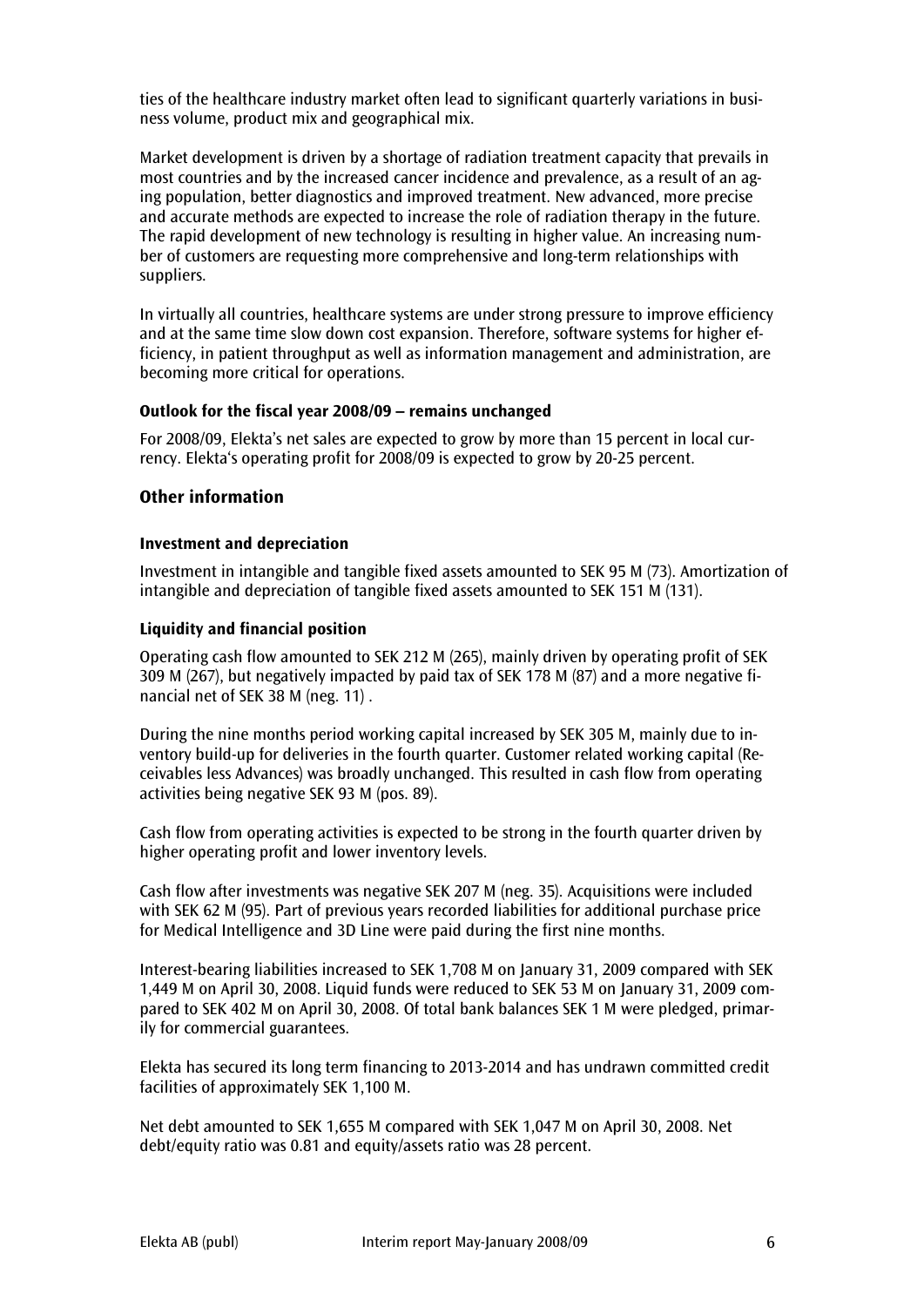## Exercise of warrants and repurchased shares

During May-January 2008/09, 554,202 new Series B shares were subscribed through exercise of warrants distributed within the framework of the established option programs.

Elekta's current holding of own shares amounts to 951,300 B shares, which Elekta's Annual General Meeting has decided to be cancelled and the cancellation procedure will be completed in March 2009.

Total number of shares on February 28, 2009 was 93,075,863 divided between 3,562,500 A shares and 89,513,363 B shares.

#### Employees

The average number of employees was 2,413 (2,057), of which new entities, CMS and Brazil, accounted for 303 (-). The average number of employees in the parent company was 22 (21).

The number of employees on January 31, 2009 totaled 2,503 compared with 2,406 on April 30, 2008.

#### Risks and uncertainties

The global financial crisis and economic downturn constitute a risk. Elekta's ability to deliver treatment equipment is, to a large extent, dependent on customers being able to accept delivery in the agreed timeframe, which result in a risk of delayed deliveries and corresponding delayed revenue recognition. In its operations, Elekta is also subject to other financial risks, primarily related to exchange rate fluctuations.

Description of general risks and uncertainties in Elekta's business can be found in the annual report 2007/08 on page 39 and in note 2.

Stockholm March 5, 2009

Elekta AB (publ)

Tomas Puusepp President and CEO

The Company's auditors have not reviewed this interim report.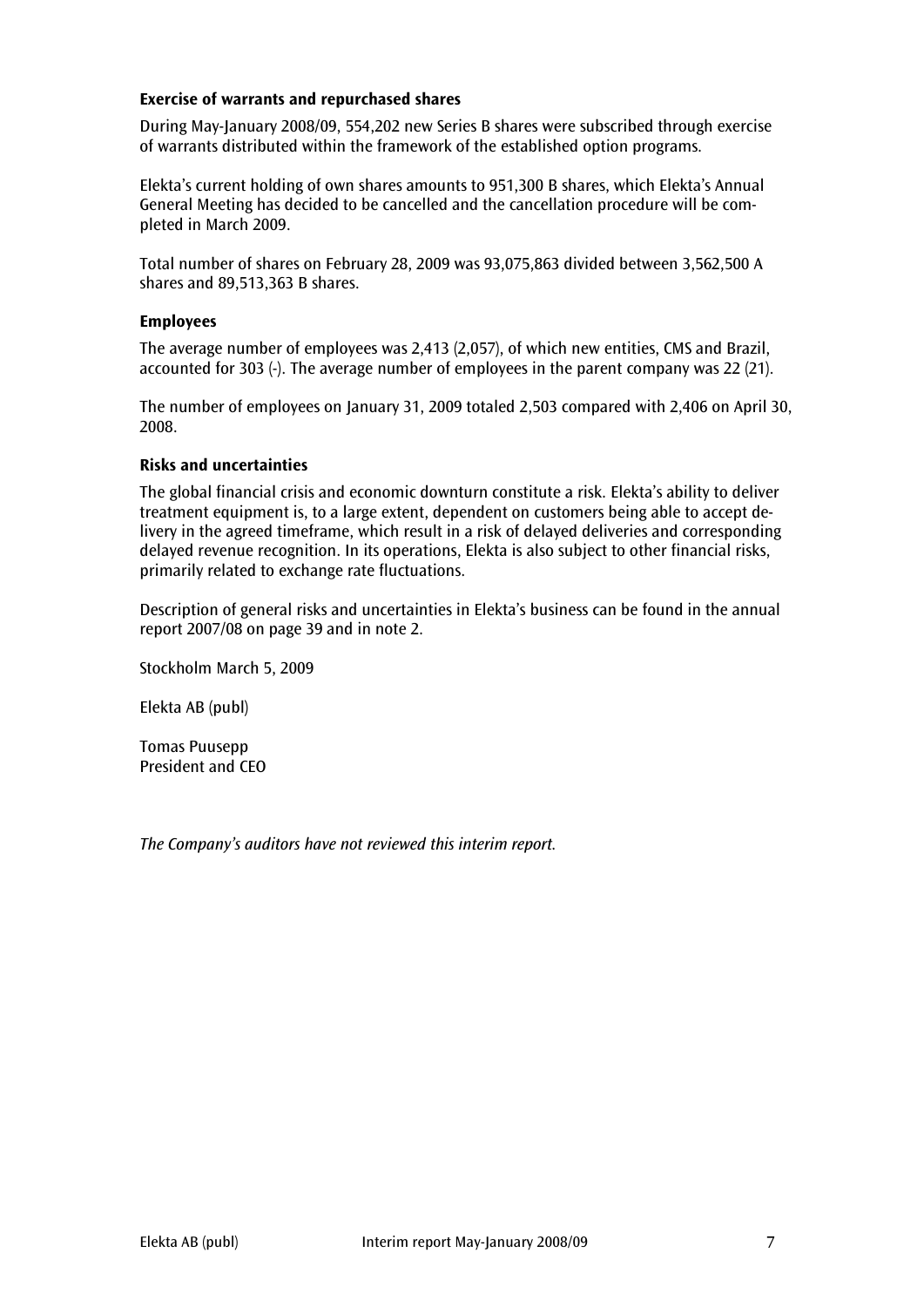## Financial information

Fiscal year-end report 2008/09<br>
Three months report 2009/10<br>
September 15, 2009 Three months report 2009/10 Six months report 2009/10 December 10, 2009

# For further information, please contact:

Tomas Puusepp, President and CEO, Elekta AB (publ) Tel: +46 8 587 25 520, e-mail: tomas.puusepp@elekta.com

Håkan Bergström, CFO, Elekta AB (publ) Tel: +46 8 587 25 547, e-mail: hakan.bergstrom@elekta.com

Lena Schattauer, Investor Relations, Elekta AB (publ) Tel: +46 8 587 25 722, +46 70 595 51 00, e-mail: lena.schattauer@elekta.com

ELEKTA AB (publ) Corporate organization number 556170-4015 Kungstensgatan 18 – Box 7593 – SE 103 93 Stockholm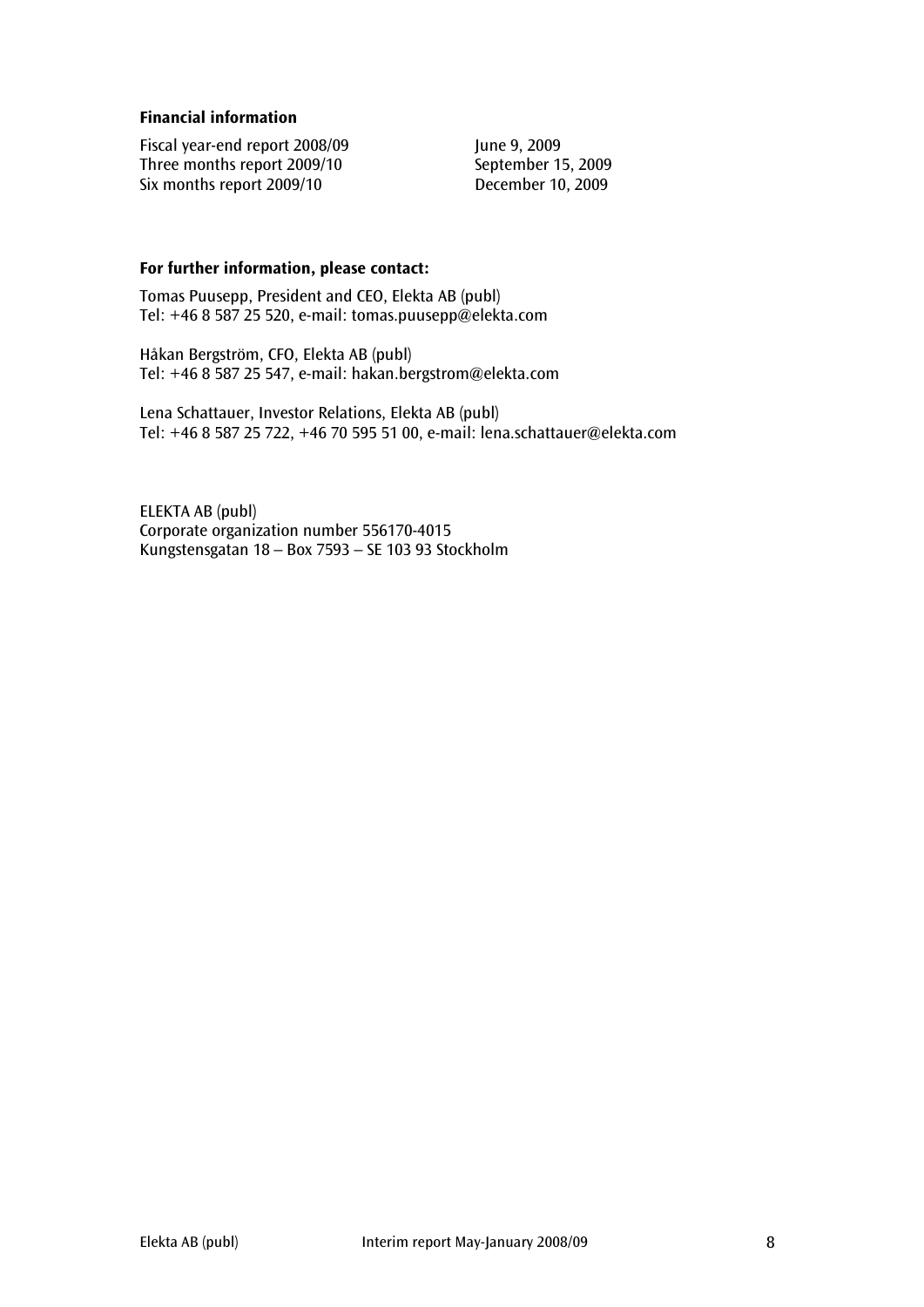#### CONSOLIDATED INCOME STATEMENT

|                                                       | 3 months<br>Nov. - Jan. | 3 months<br>Nov. - Jan. | 9 months<br>May - Jan. | 9 months<br>May - Jan. | 12 months<br>Feb. - Jan. | 12 months<br>May - Apr. |
|-------------------------------------------------------|-------------------------|-------------------------|------------------------|------------------------|--------------------------|-------------------------|
| <b>SEK M</b>                                          | 2008/09                 | 2007/08                 | 2008/09                | 2007/08                | 2008/09                  | 2007/08                 |
| Net sales<br>Cost of products sold                    | 1,664<br>$-894$         | 1,097<br>$-666$         | 4,156<br>$-2,352$      | 3285<br>$-1,926$       | 5,952<br>$-3,325$        | 5,081<br>$-2,899$       |
|                                                       |                         |                         |                        |                        |                          |                         |
| Gross income                                          | 770                     | 431                     | 1,804                  | 1,359                  | 2,627                    | 2,182                   |
| Selling expenses                                      | $-250$                  | $-164$                  | $-690$                 | $-486$                 | $-883$                   | $-679$                  |
| Administrative expenses                               | $-162$                  | $-120$                  | $-450$                 | $-355$                 | $-593$                   | -498                    |
| R&D expenses<br>Exchange differences in operations    | $-125$<br>$-42$         | $-87$<br>12             | $-338$<br>$-17$        | $-278$<br>27           | $-443$<br>$-16$          | $-383$<br>28            |
| <b>Operating profit</b>                               | 191                     | 72                      | 309                    | 267                    | 692                      | 650                     |
|                                                       |                         |                         |                        |                        |                          |                         |
| Result from participations<br>in associated companies | 0                       | 3                       | 1                      | 6                      | 5                        | 10                      |
| Interest income                                       | 7                       | 7                       | 17                     | 27                     | 22                       | 32                      |
| Interest expenses                                     | $-26$                   | $-17$                   | $-79$                  | $-55$                  | $-100$                   | $-76$                   |
| Financial exchange differences                        | 12                      | 5                       | 23                     | 11                     | 20                       | 8                       |
| <b>Income after financial items</b>                   | 184                     | 70                      | 271                    | 256                    | 639                      | 624                     |
| <b>Taxes</b>                                          | $-59$                   | $-22$                   | $-87$                  | $-82$                  | $-223$                   | $-218$                  |
| Net income                                            | 125                     | 48                      | 184                    | 174                    | 416                      | 406                     |
| Attributable to                                       |                         |                         |                        |                        |                          |                         |
| <b>Parent Company shareholders</b>                    | 126                     | 49                      | 187                    | 177                    | 421                      | 411                     |
| <b>Minority shareholders</b>                          | $-1$                    | $-1$                    | $-3$                   | $-3$                   | $-5$                     | $-5$                    |
| Earnings per share before dilution                    | 1.36                    | 0.54                    | 2.03                   | 1.92                   | 4.57                     | 4.46                    |
| Earnings per share after dilution                     | 1.36                    | 0.53                    | 2.03                   | 1.91                   | 4.56                     | 4.44                    |
| <b>CASH FLOW</b>                                      |                         |                         |                        |                        |                          |                         |
| Operating cash flow                                   | 184                     | 72                      | 212                    | 265                    | 582                      | 635                     |
| Change in working capital                             | $-182$                  | $-123$                  | $-305$                 | $-176$                 | $-445$                   | $-316$                  |
| Cash flow from operating activities                   | 2                       | $-51$                   | $-93$                  | 89                     | 137                      | 319                     |
| <b>Investments and disposals</b>                      | $-29$                   | -6                      | $-114$                 | -124                   | $-589$                   | -599                    |
| <b>Cash flow after investments</b>                    | $-27$                   | -57                     | $-207$                 | $-35$                  | -452                     | $-280$                  |
| <b>External financing</b>                             | $-170$                  | $-122$                  | $-174$                 | $-278$                 | 303                      | 199                     |
| Change in liquid funds                                | $-212$                  | $-172$                  | $-349$                 | $-312$                 | $-119$                   | $-82$                   |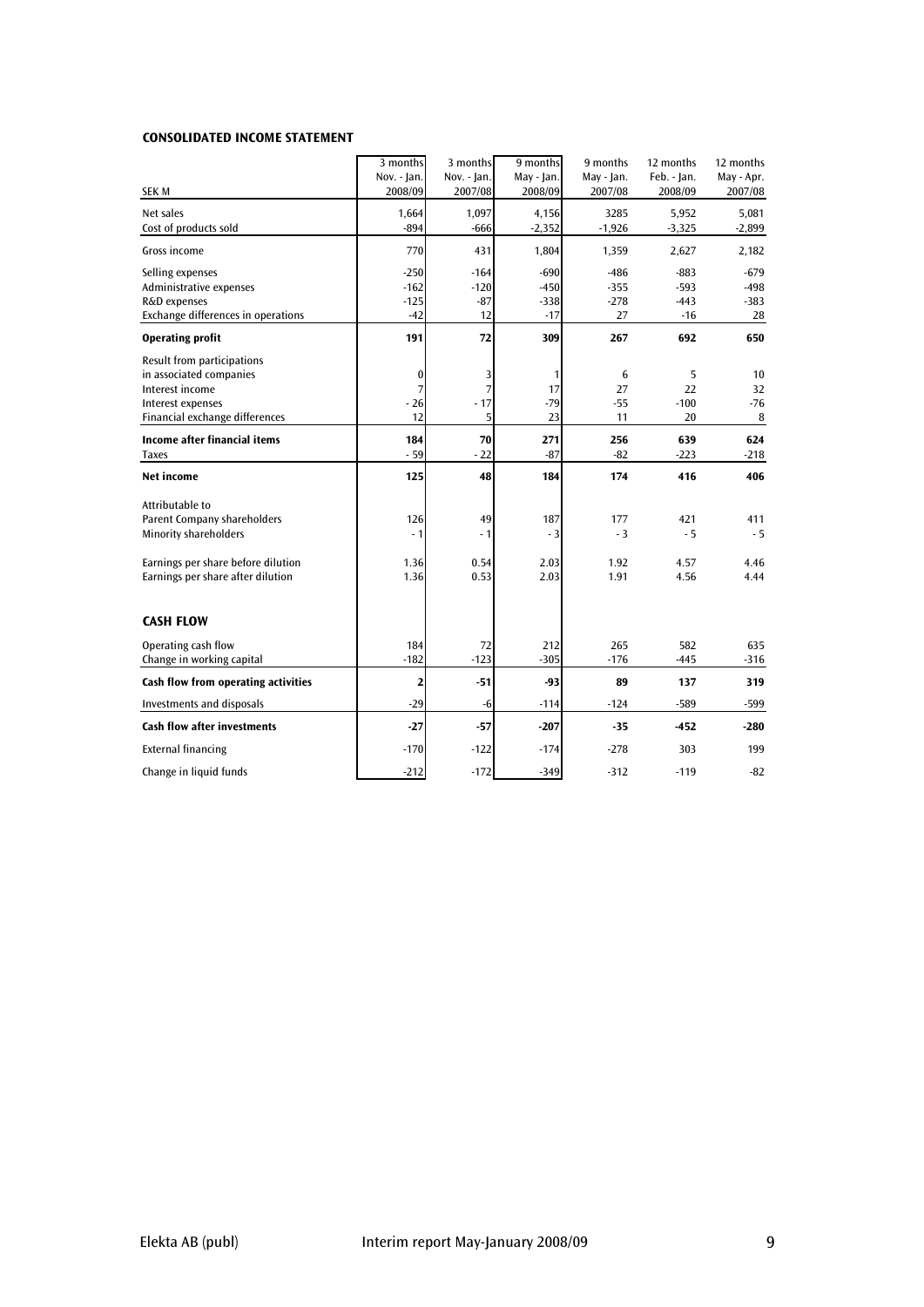#### CONSOLIDATED BALANCE SHEET

| <b>SEK M</b>                               | Jan. 31,<br>2009 | Jan. 31,<br>2008 | April 30,<br>2008 |
|--------------------------------------------|------------------|------------------|-------------------|
| Intangible assets                          | 3,238            | 2,220            | 2,659             |
| Tangible fixed assets                      | 262              | 222              | 226               |
| Shares and long-term receivables           | 51               | 36               | 37                |
| Deferred tax assets                        | 22               | 14               | 14                |
| Inventories                                | 697              | 613              | 529               |
| <b>Receivables</b>                         | 3,058            | 1,945            | 2,455             |
| Liquid funds                               | 53               | 172              | 402               |
| <b>Total assets</b>                        | 7,381            | 5,222            | 6,322             |
| Shareholders' equity                       | 2,054            | 1,743            | 1,813             |
| Interest-bearing liabilities               | 1,708            | 910              | 1,449             |
| Interest-free liabilities                  | 3,619            | 2,569            | 3,060             |
| Total shareholders' equity and liabilities | 7,381            | 5,222            | 6,322             |
| Assets pledged                             | 1                | 2                | 2                 |
| Contingent liabilities                     | 87               | 89               | 64                |

#### CHANGES IN SHAREHOLDERS' EQUITY

| <b>SEK M</b>                           | Jan. 31,<br>2009 | $\lambda$ n. 31,<br>2008 | April 30,<br>2008 |
|----------------------------------------|------------------|--------------------------|-------------------|
| Opening balance                        | 1,813            | 1,863                    | 1,863             |
| IFRS 2 cost and deferred tax           | 13 <sub>l</sub>  | 12                       | 17                |
| IAS 39 unrealized cash flow hedges     | $-202$           | -8                       | -8                |
| <b>Translation differences</b>         | 373              | -98                      | $-203$            |
| Net income                             | 184              | 174                      | 406               |
| Option premiums and warrants exercised | 34               |                          | 22                |
| Repurchase of shares                   |                  | $-123$                   | $-200$            |
| Dividend                               | $-161$           | $-92$                    | $-92$             |
| Minority's capital contribution        |                  | 8                        |                   |
| Closing balance                        | 2,054            | 1,743                    | 1.813             |

# Accounting principles

This interim report is prepared according to IAS 34 and recommendation RFR 1.1 of the Swedish Financial Reporting Board, and with regard to the Parent company, also according to RFR 1.2. The accounting principles applied correspond to those presented in the 2007/08 Annual Report.

| <b>Exchange rates</b> |          |                             | Average rate |        | <b>Closing rate</b> |                 |       |  |
|-----------------------|----------|-----------------------------|--------------|--------|---------------------|-----------------|-------|--|
|                       |          | May-Jan. Change<br>May-Jan. |              |        | $\lambda$ lan. 31,  | Apr. 30, Change |       |  |
| Country               | Currency | 2008/09                     | 2007/08      |        | 2009                | 2008            |       |  |
| Euro                  | 1 EUR    | 9.837                       | 9.295        | 6%     | 10.620              | 9.367           | 13%   |  |
| <b>Great Britain</b>  | 1 GBP    | 11.967                      | 13.359       | $-10%$ | 11.723              | 11.815          | $-1%$ |  |
| Japan                 | 100 JPY  | 6.929                       | 5.724        | 21%    | 9.220               | 5.780           | 60%   |  |
| <b>United States</b>  | 1 USD    | 6.934                       | 6.631        | 5%     | 8.235               | 6.008           | 37%   |  |

Order bookings and net sales are accounted at average exchange rate for the reporting period, while order backlog and balance sheet items are accounted at closing exchange rates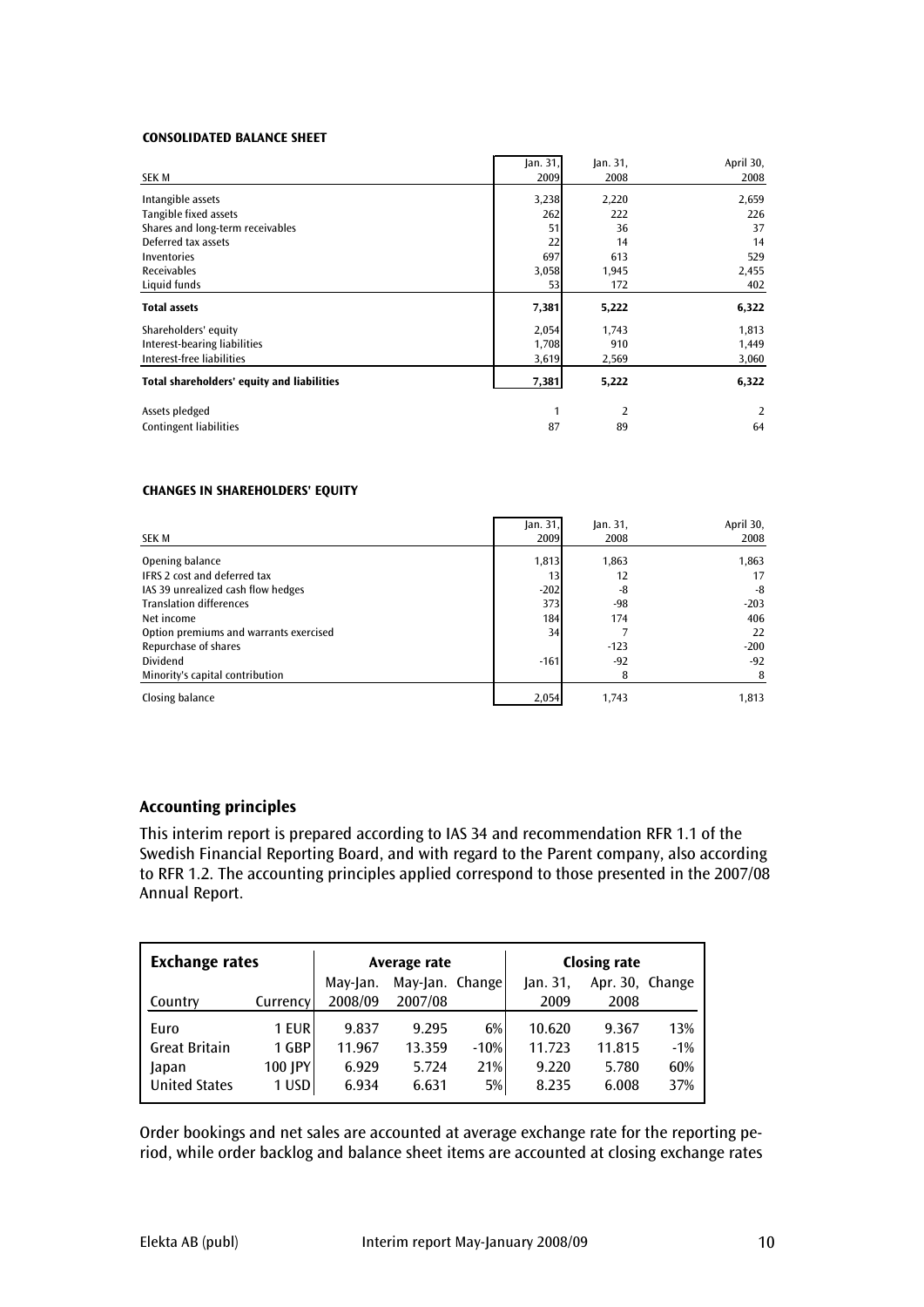| <b>KEY FIGURES</b>               | 12 months  | 12 months  | 12 months  | 12 months  | 9 months     | 9 months   |
|----------------------------------|------------|------------|------------|------------|--------------|------------|
|                                  | May - Apr. | May - Apr. | May - Apr. | May - Apr. | $May - Jan.$ | May - Jan. |
|                                  | 2004/05*   | 2005/06    | 2006/07    | 2007/08    | 2007/08      | 2008/09    |
| Order bookings, SEK M            | 3,558      | 4,705      | 5,102      | 5,882      | 3,701        | 4,484      |
| Net sales, SEK M                 | 3,152      | 4,421      | 4,525      | 5,081      | 3,285        | 4,156      |
| Operating result, SEK M          | 364        | 453        | 509        | 650        | 267          | 309        |
| Operating margin                 | 12%        | 10%        | 11%        | 13%        | 8%           | 7%         |
| Profit margin                    | 12%        | 10%        | 11%        | 12%        | 8%           | 7%         |
| Shareholders' equity, SEK M      | 1,694      | 1,868      | 1,863      | 1,813      | 1,743        | 2,054      |
| Capital employed, SEK M          | 2,527      | 2.959      | 2,850      | 3,262      | 2,653        | 3,762      |
| Equity/assets ratio              | 38%        | 35%        | 35%        | 29%        | 33%          | 28%        |
| Net debt/equity ratio            | 0.05       | 0.06       | 0.27       | 0,58       | 0.42         | 0,81       |
| Return on shareholders' equity** | 16%        | 17%        | 19%        | 23%        | 19%          | 22%        |
| Return on capital emploved**     | 21%        | 18%        | 20%        | 24%        | 21%          | 23%        |

\* Restated according to IFRS.

\*\* Based on rolling 12 months.

| <b>DATA PER SHARE</b>          | 12 months  | 12 months  | 12 months  | 12 monthsl | 9 months   | 9 months   |
|--------------------------------|------------|------------|------------|------------|------------|------------|
|                                | May - Apr. | May - Apr. | May - Apr. | May - Apr. | May - Jan. | May - Jan. |
|                                | 2004/05*   | 2005/06    | 2006/07    | 2007/08    | 2007/08    | 2008/09    |
|                                |            |            |            |            |            |            |
| Earnings per share             |            |            |            |            |            |            |
| before dilution, SEK           | 2.69       | 3.23       | 3.72       | 4.46       | 1.92       | 2.03       |
| after dilution, SEK            | 2.69       | 3.21       | 3.70       | 4.44       | 1.91       | 2.03       |
| Cash flow per share            |            |            |            |            |            |            |
| before dilution, SEK           | $-11.09$   | 1.68       | $-1.14$    | $-3.04$    | $-0.38$    | $-2.25$    |
| after dilution, SEK            | $-11.06$   | 1.67       | $-1.14$    | $-3.03$    | $-0.38$    | $-2.25$    |
| Shareholders' equity per share |            |            |            |            |            |            |
| before dilution. SEK           | 18.02      | 19.80      | 19.96      | 19.70      | 18.81      | 22.21      |
| after dilution, SEK            | 18.84      | 20.45      | 20.46      | 20.03      | 19.27      | 22.21      |
| Average number of shares       |            |            |            |            |            |            |
| before dilution, 000s          | 93,991     | 94,136     | 93,698     | 92,199     | 92,437     | 91,998     |
| after dilution, 000s           | 94,182     | 94,785     | 94,249     | 92,479     | 92,831     | 91,998     |
| Number of shares at closing    |            |            |            |            |            |            |
| before dilution, 000s          | 94,028     | 94,332     | 93,036     | 91,570     | 92,052     | 92,125     |
| after dilution, 000s           | 95,703     | 95,703     | 94,072     | 92,245     | 92,976     | 92,125     |

\* Restated according to IFRS.

Dilution in 2004/05-2007/08 refers to warrants program 2004/2008.

All historical data restated for split 3:1 October 2005.

| Data per quarter     | 01      | 02      | 03      | 04      | 01      | 02      | 03      | 04      | 01      | 02      | 03.     |
|----------------------|---------|---------|---------|---------|---------|---------|---------|---------|---------|---------|---------|
| <b>SEK M</b>         | 2006/07 | 2006/07 | 2006/07 | 2006/07 | 2007/08 | 2007/08 | 2007/08 | 2007/08 | 2008/09 | 2008/09 | 2008/09 |
| Order bookings       | 987     | 1.315   | 1.237   | .563    | 1.136   | 1.336   | 1.229   | 2.181   | 1.151   | 1.672   | 1,661   |
| Net sales            | 996     | .018    | 1.068   | 1.443   | 975     | 1.213   | 1.097   | 1.796   | 1.025   | .467    | 1,664   |
| Operating profit     | 85      | 74      | 87      | 263     | 36      | 159     |         | 383     |         | 105     | 191     |
| Cash flow from       |         |         |         |         |         |         |         |         |         |         |         |
| operating activities | $-112$  | $-39$   | 53      | 248     | $-28$   | 168     | -51     | 230     | $-163$  | 68      |         |